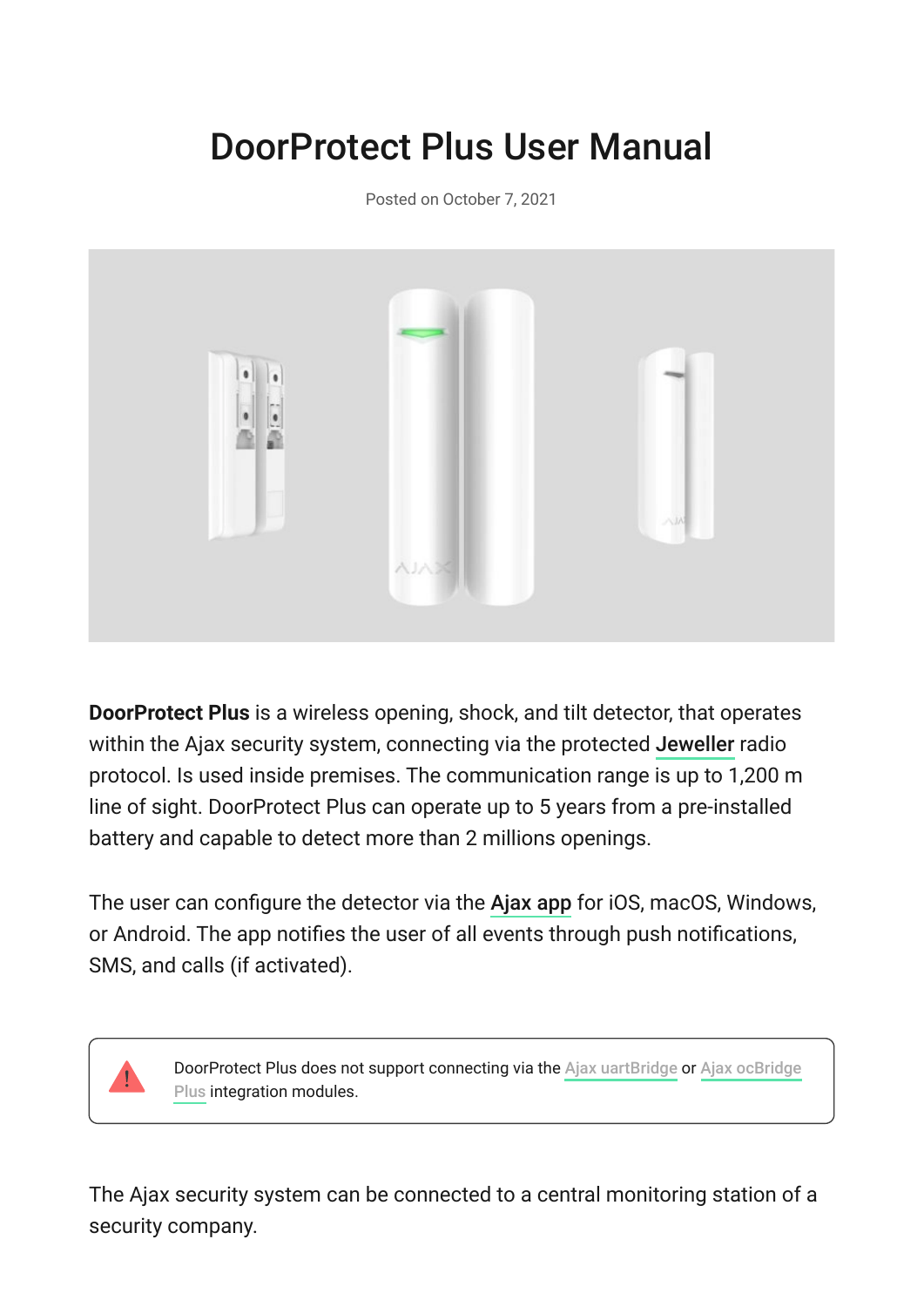## Functional Elements



- **1.** DoorProtect Plus
- **2.** Big magnet (should be placed to the right of the detector)
- **3.** Small magnet (should be placed to the right of the detector)
- **4.** LED indicator
- **5.** SmartBracket attachment panel (perforated part triggers the tamper button in case of any attempt to tear off the detector from the surface)
- **6.** External detector connection socket
- **7.** QR code
- **8.** Device switch
- **9.** Tamper button

# Operating Principle

DoorProtect Plus consists of two parts: the detector and the constant magnet. The detector is equipped with the sealed contact reed relay, built-in accelerometer, and socket for a third-party wired detector.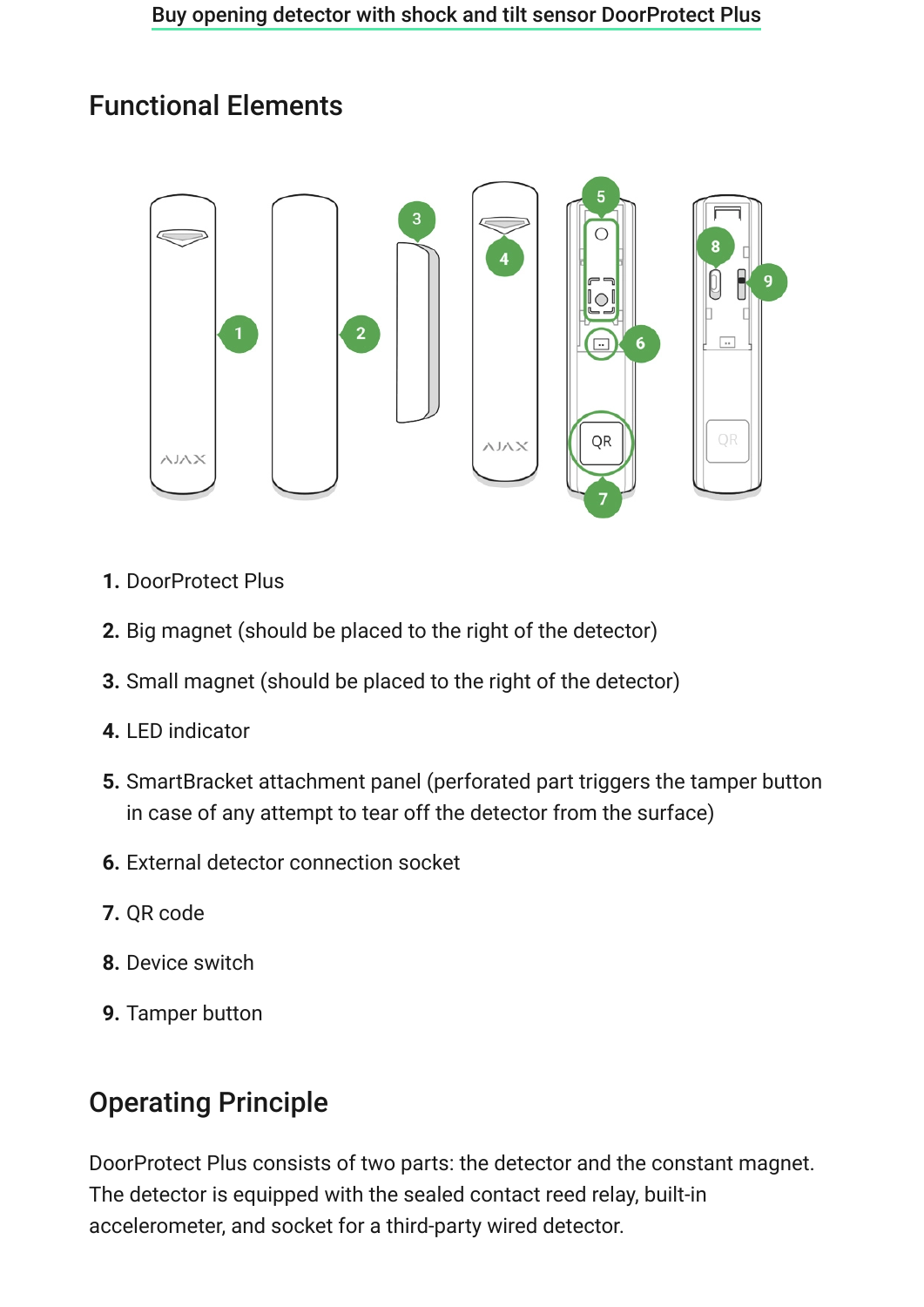Attach the detector to the door frame, while the magnet can be attached to the moving wing or sliding part of the door. If the sealed contact reed relay is within the coverage area of the magnetic field, it closes the circuit, which means that the detector is closed. The opening of the door pushes out the magnet from the sealed contact reed relay and opens the circuit. In such a way, the detector recognizes the opening.

The DoorProtect Plus set includes two constant magnets. The small one works at a distance of 1 cm, and the big one  $-$  up to 2 cm.

The detector can be positioned horizontally. If there is no need to detect opening, use only the detector part (without magnets) and disable the primary detector in the settings.

The accelerometer detects shocks and vertical deviation relative to the initial position of more than 5°. DoorProtect Plus can be installed on windows, including dormer windows, and the system can be armed when they are slightly open (disable the primary detector in the settings рreviously).





Attach the magnet to the **RIGHT** of the detector.

If triggered, DoorProtect Plus immediately transmits the alarm signal to the hub, activating the sirens and notifying the user and security company.

## **Connecting**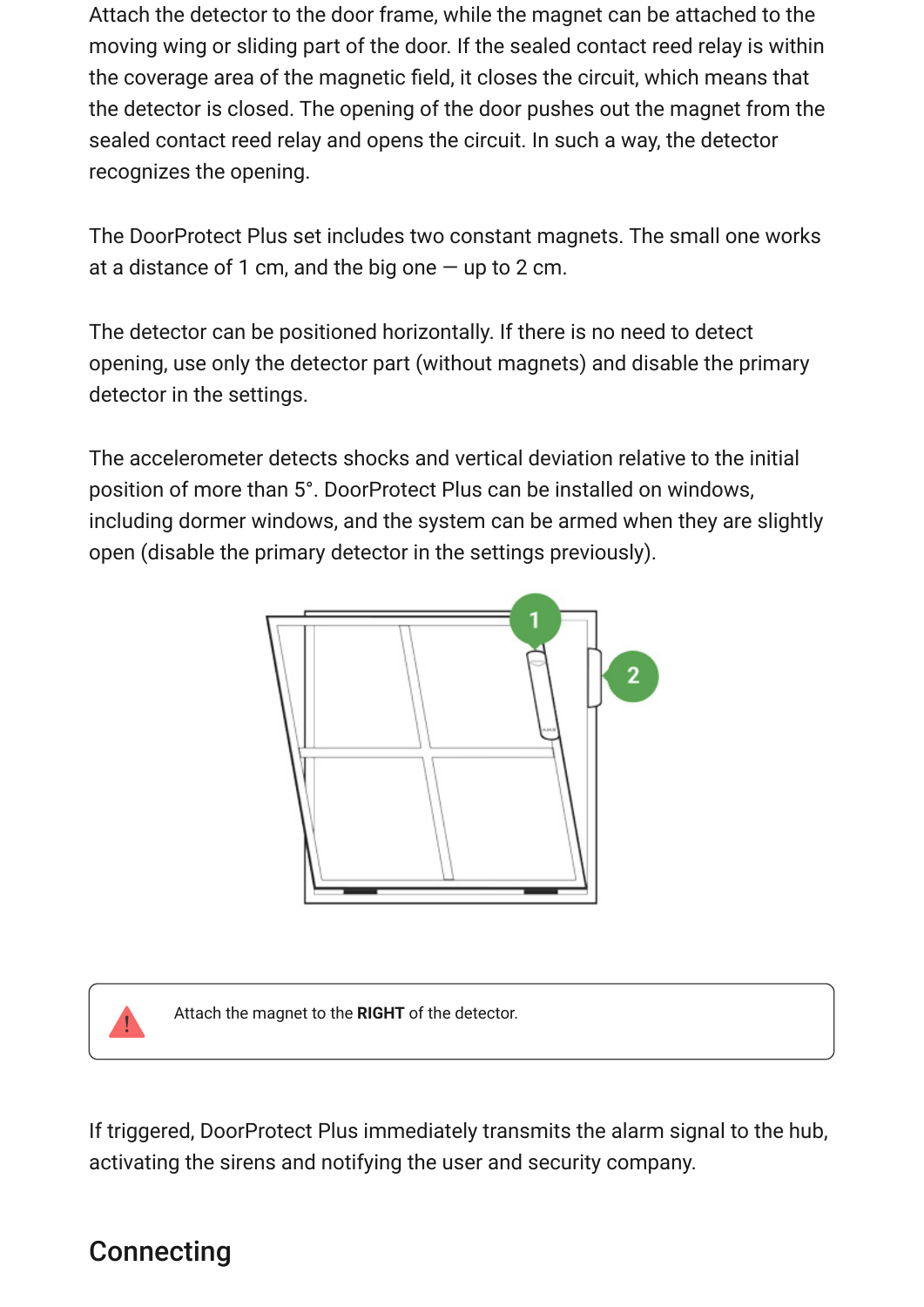## Before starting connection

- **1.** Following the hub user guide, install the Ajax app. Create the account, add the hub, and create at least one room.
- **2.** Switch on the hub and check the internet connection (via Ethernet cable and/or GSM network).
- **3.** Make sure that the hub is disarmed and does not update by checking its status in the Ajax app.



Only users with administrator rights can add the device to the hub.

# How to connect the detector to the hub

- **1.** Select **Add Device** in the Ajax app.
- **2.** Name the device, scan or type the **QR code** (located on the detector body and packaging), and select the location room.



- **3.** Tap **Add** the countdown will start.
- **4.** Switch on the device.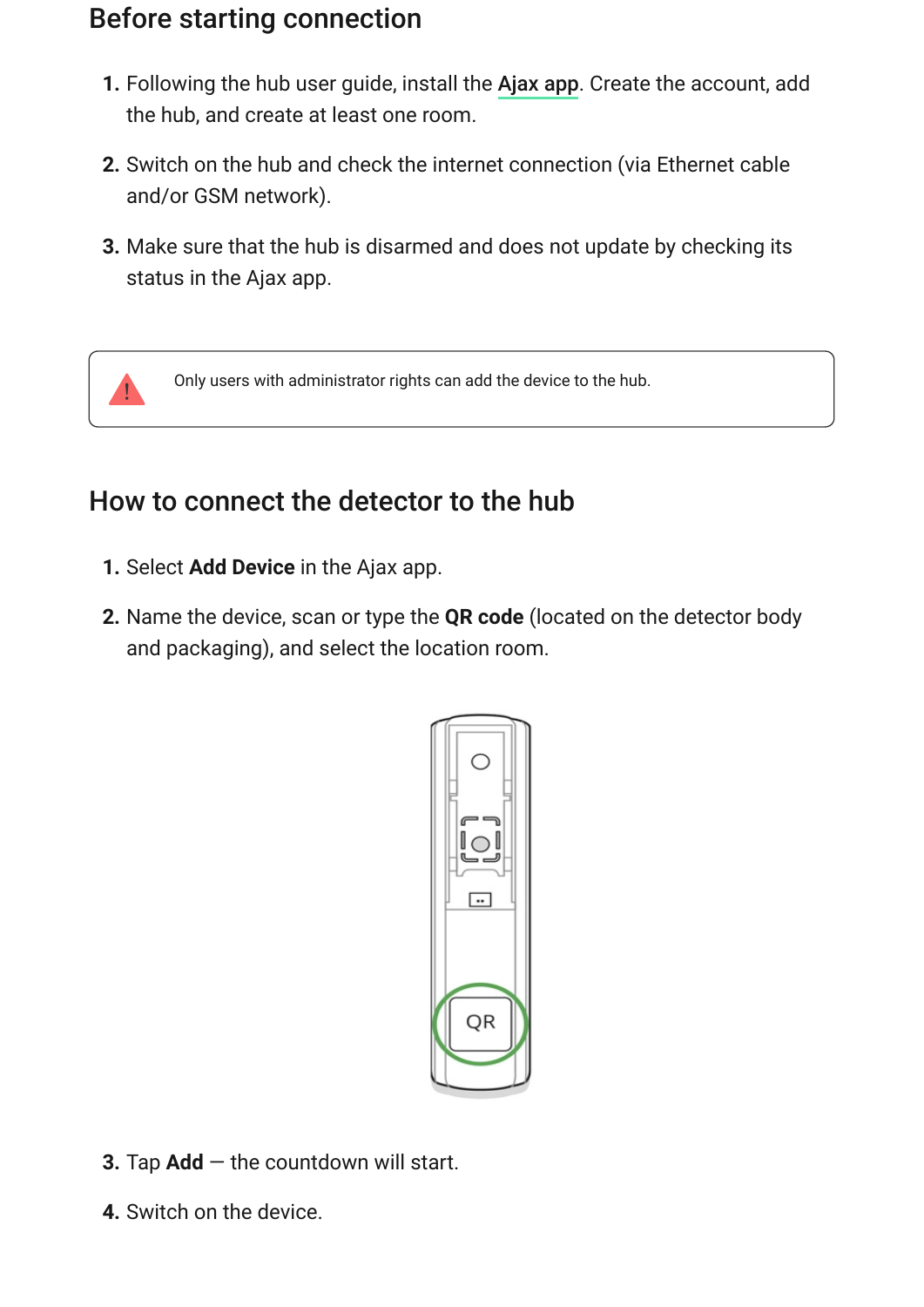

For detection and pairing to occur, the detector should be located within the coverage area of the wireless network of the hub (at a single protected object). The connection request is transmitted for a short time: at the moment of switching on the device.

If the device failed to pair (LED blinks once per second), switch it off for 5 seconds and retry. The detector connected to the hub appears in the list of devices in the app. The update of the detector statuses in the list depends on the device ping interval set in the hub settings (the default value is 36 seconds).

## **States**

The states screen contains information about the device and its current parameters. Find the DoorProtect Plus states in the Ajax app:

- **1.** Go to the **Devices t** tab.
- **2.** Select DoorProtect Plus from the list.

| <b>Parameter</b> | <b>Value</b>                                                                                                 |
|------------------|--------------------------------------------------------------------------------------------------------------|
| Temperature      | Device temperature. It is measured on the<br>processor and changes gradually. Displayed in<br>1°C increment. |
|                  | Acceptable error between the value in the app<br>and temperature at the installation site: 2-4°C             |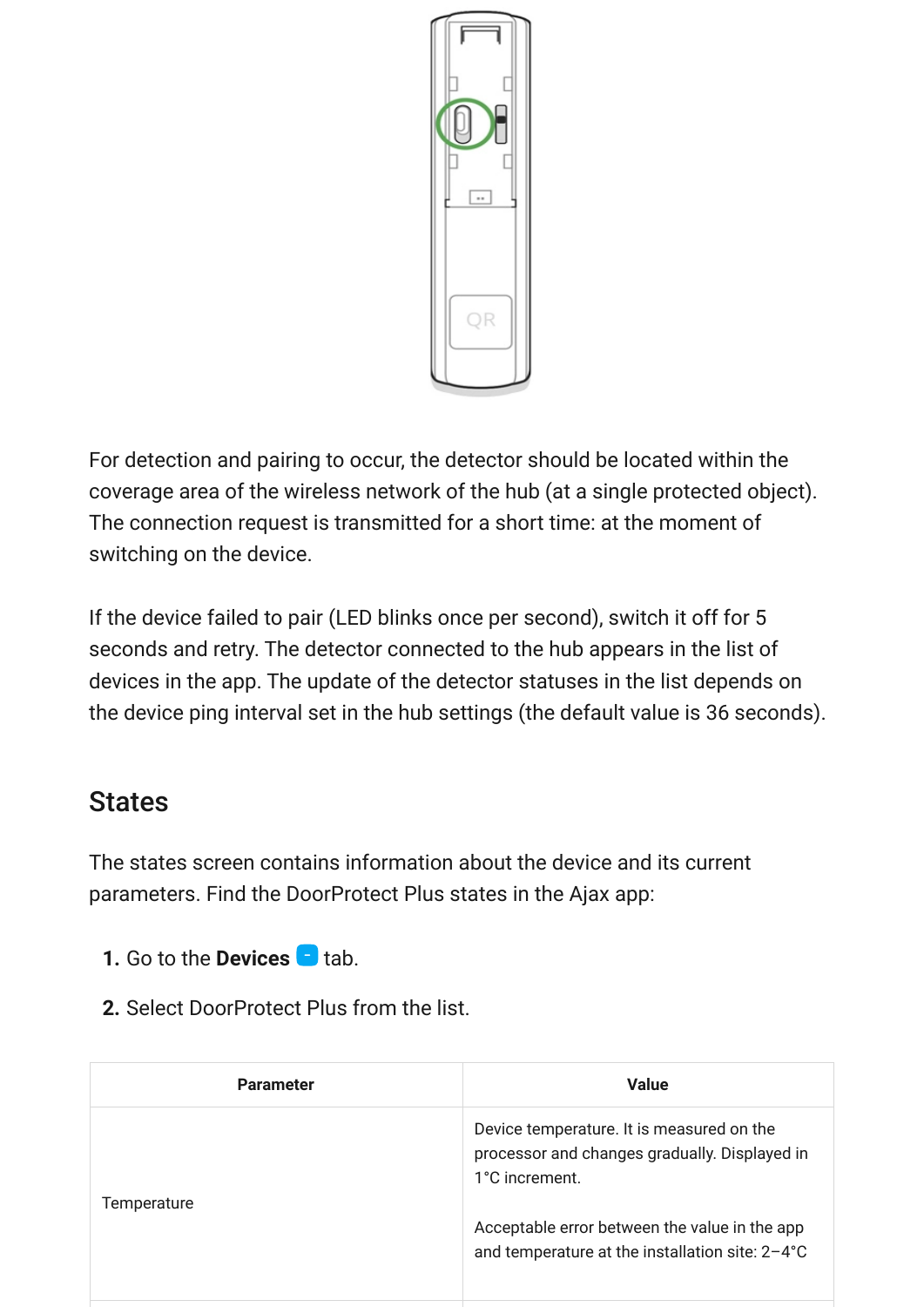| Jeweller Signal Strength            | Signal strength between the hub/range<br>extender and the opening detector.                                                                                                              |
|-------------------------------------|------------------------------------------------------------------------------------------------------------------------------------------------------------------------------------------|
|                                     | We recommend installing the detector in places<br>where the signal strength is $2-3$ bars                                                                                                |
|                                     | Connection status between the hub/range<br>extender and the detector:                                                                                                                    |
| Connection                          | <b>Online</b> $-$ the detector is connected with the<br>hub/range extender                                                                                                               |
|                                     | <b>Offline</b> $-$ the detector has lost connection<br>with the hub/range extender                                                                                                       |
|                                     | ReX range extender connection status.                                                                                                                                                    |
| ReX range extender name             | Displayed when the detector works via ReX<br>radio signal range extender                                                                                                                 |
| <b>Battery Charge</b>               | Battery level of the device. Displayed as a<br>percentage                                                                                                                                |
|                                     | How battery charge is displayed in<br>Ajax apps<br><u>. . </u>                                                                                                                           |
| Lid                                 | The tamper mode of the detector, which reacts<br>to the detachment of or damage of the body                                                                                              |
| Delay When Entering, sec            | Entry delay (alarm activation delay) is the time<br>you have to disarm the security system after<br>entering the room                                                                    |
|                                     | What is delay when entering                                                                                                                                                              |
| Delay When Leaving, sec             | Delay time when exiting. Delay when exiting<br>(alarm activation delay) is the time you have to<br>exit the room after arming the security system                                        |
|                                     | What is delay when leaving                                                                                                                                                               |
| Night Mode Delay When Entering, sec | The time of Delay When Entering in the Night<br>mode. Delay when entering (alarm activation<br>delay) is the time you have to disarm the<br>security system after entering the premises. |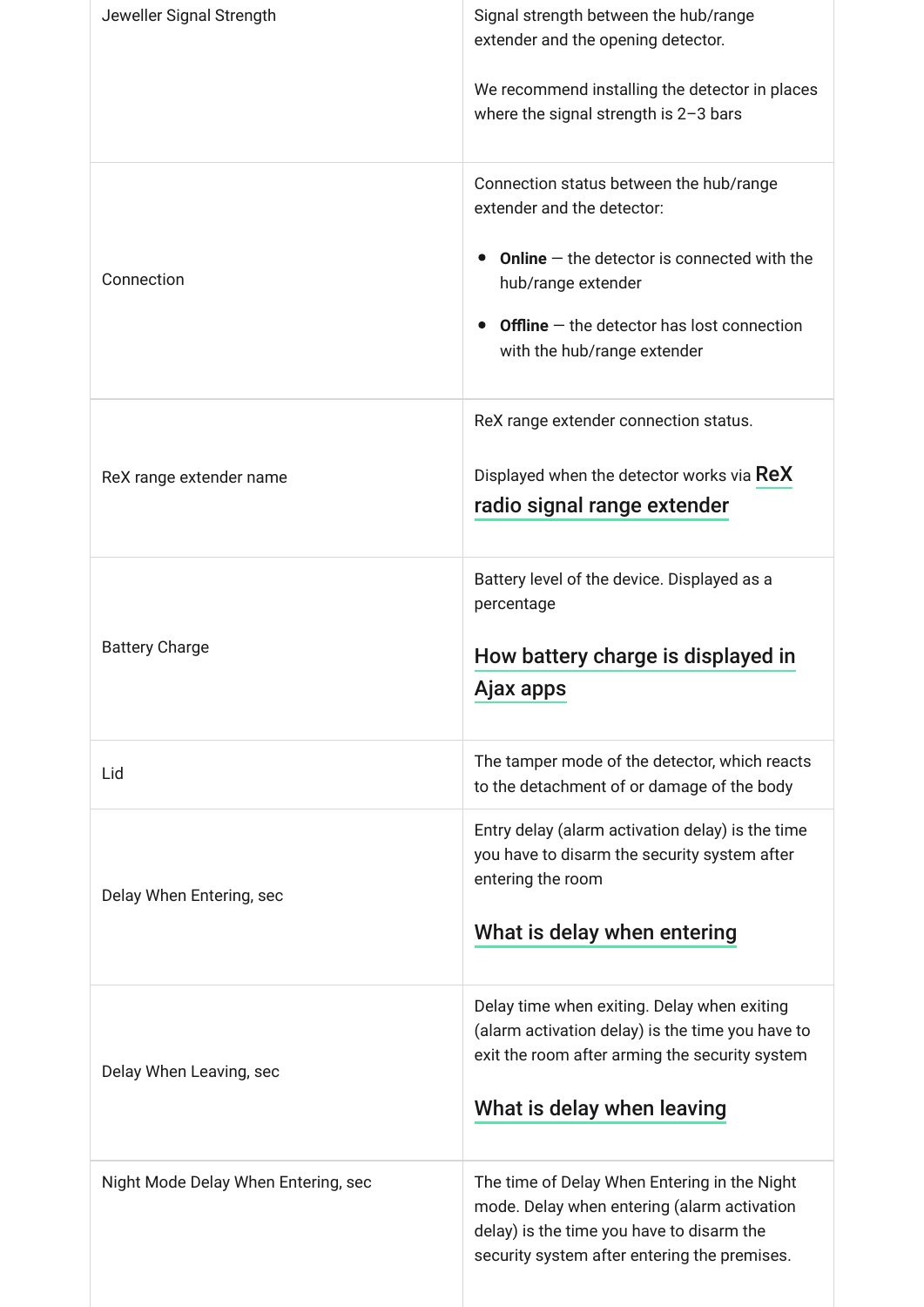|                                    | What is delay when entering                                                                                                                                                                                                                                                                                                                                                                                                                                                                                                                                                                                                                                           |
|------------------------------------|-----------------------------------------------------------------------------------------------------------------------------------------------------------------------------------------------------------------------------------------------------------------------------------------------------------------------------------------------------------------------------------------------------------------------------------------------------------------------------------------------------------------------------------------------------------------------------------------------------------------------------------------------------------------------|
| Night Mode Delay When Leaving, sec | The time of Delay When Leaving in the Night<br>mode. Delay when leaving (alarm activation<br>delay) is the time you have to exit the premises<br>after the security system is armed.<br>What is delay when leaving                                                                                                                                                                                                                                                                                                                                                                                                                                                    |
| <b>Primary Detector</b>            | Indicates whether the opening sensor is active                                                                                                                                                                                                                                                                                                                                                                                                                                                                                                                                                                                                                        |
| <b>External Contact</b>            | Status of the external detector connected to<br><b>DoorProtect Plus</b>                                                                                                                                                                                                                                                                                                                                                                                                                                                                                                                                                                                               |
| <b>Shock Sensor</b>                | Indicates whether the shock sensor is active                                                                                                                                                                                                                                                                                                                                                                                                                                                                                                                                                                                                                          |
| <b>Tilt Sensor</b>                 | Indicates whether the tilt sensor is active                                                                                                                                                                                                                                                                                                                                                                                                                                                                                                                                                                                                                           |
| <b>Always Active</b>               | If the option is active, the detector is always in<br>armed mode and notifies about alarms<br>Learn more                                                                                                                                                                                                                                                                                                                                                                                                                                                                                                                                                              |
| Chime                              | When enabled, a siren notifies about opening<br>detectors triggering in the Disarmed system<br>mode<br>What is chime and how it works                                                                                                                                                                                                                                                                                                                                                                                                                                                                                                                                 |
| <b>Temporary Deactivation</b>      | Shows the status of the device temporary<br>deactivation function:<br>$No$ – the device operates normally and<br>$\bullet$<br>transmits all events.<br>Lid only $-$ the hub administrator has<br>disabled notifications about triggering on<br>the device body.<br><b>Entirely</b> $-$ the device is completely excluded<br>$\bullet$<br>from the system operation by the hub<br>administrator. The device does not follow<br>system commands and does not report<br>alarms or other events.<br>By number of alarms $-$ the device is<br>automatically disabled by the system when<br>the number of alarms is exceeded (specified<br>in the settings for Devices Auto |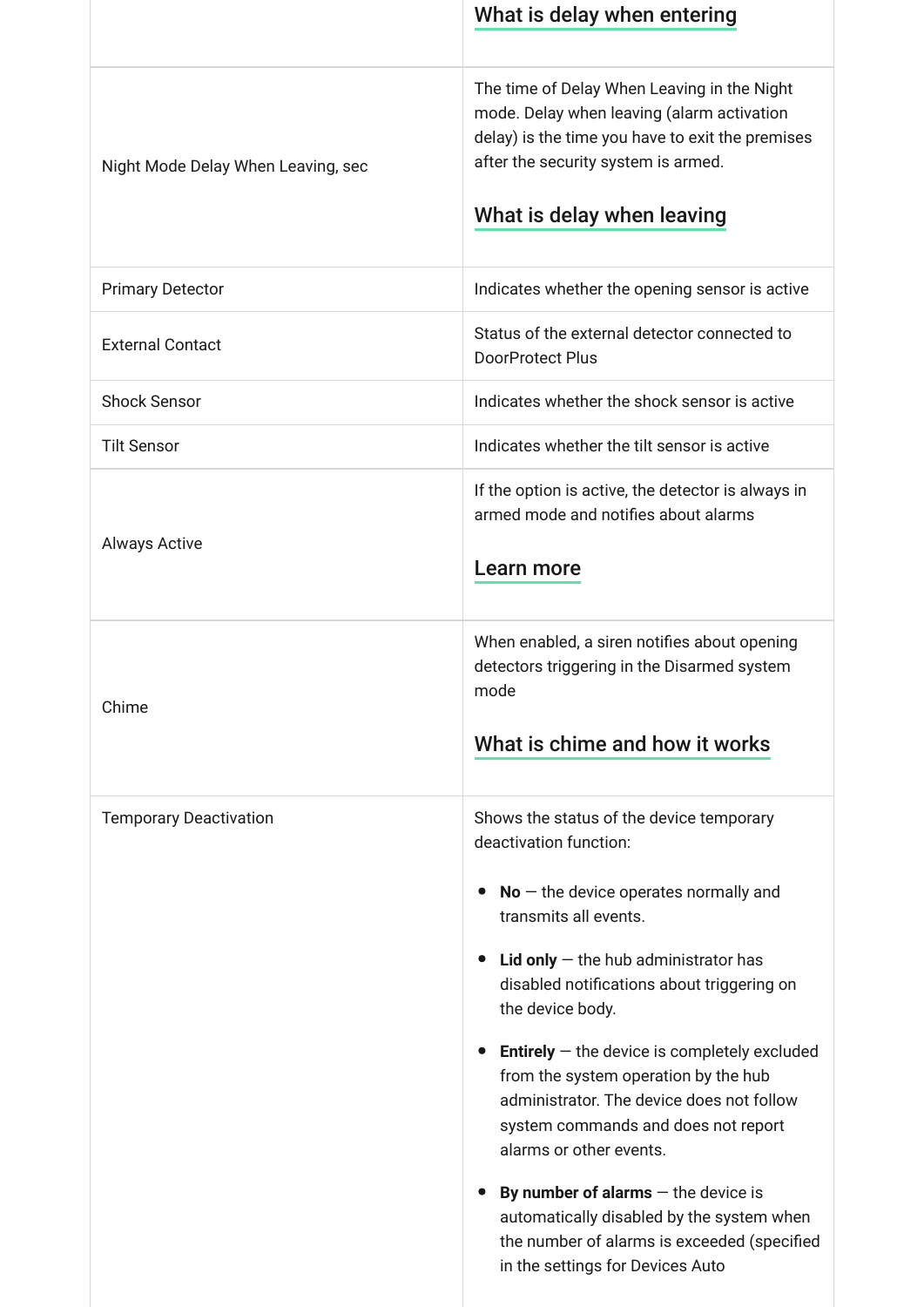|            | Deactivation). The feature is configured in<br>the Ajax PRO app.<br>By timer $-$ the device is automatically<br>disabled by the system when the recovery<br>timer expires (specified in the settings for<br>Devices Auto Deactivation). The feature is<br>configured in the Ajax PRO app. |
|------------|-------------------------------------------------------------------------------------------------------------------------------------------------------------------------------------------------------------------------------------------------------------------------------------------|
| Firmware   | The detector firmware version                                                                                                                                                                                                                                                             |
| Device ID  | Device identifier                                                                                                                                                                                                                                                                         |
| Device No. | Number of the device loop (zone)                                                                                                                                                                                                                                                          |

# Settings

To change the detector settings in the Ajax app:

- **1.** Select the hub if you have several of them or if you are using the PRO app.
- **2.** Go to the **Devices t** tab.
- **3.** Select **DoorProtect Plus** from the list.
- **4.** Go to **Settings** by clicking on the  $\ddot{\otimes}$ .
- **5.** Set the required parameters.
- **6.** Click **Back** to save the new settings.

| <b>Setting</b>           | <b>Value</b>                                                                                                                                                   |
|--------------------------|----------------------------------------------------------------------------------------------------------------------------------------------------------------|
| First field              | Detector name that can be changed. The name<br>is displayed in the text of SMS and notifications<br>in the event feed.                                         |
|                          | The name can contain up to 12 Cyrillic<br>characters or up to 24 Latin characters                                                                              |
| Room                     | Selecting the virtual room to which DoorProtect<br>is assigned. The name of the room is displayed<br>in the text of SMS and notifications in the event<br>feed |
| Delay When Entering, sec | Selecting delay time when entering. Delay when<br>entering (alarm activation delay) is the time you                                                            |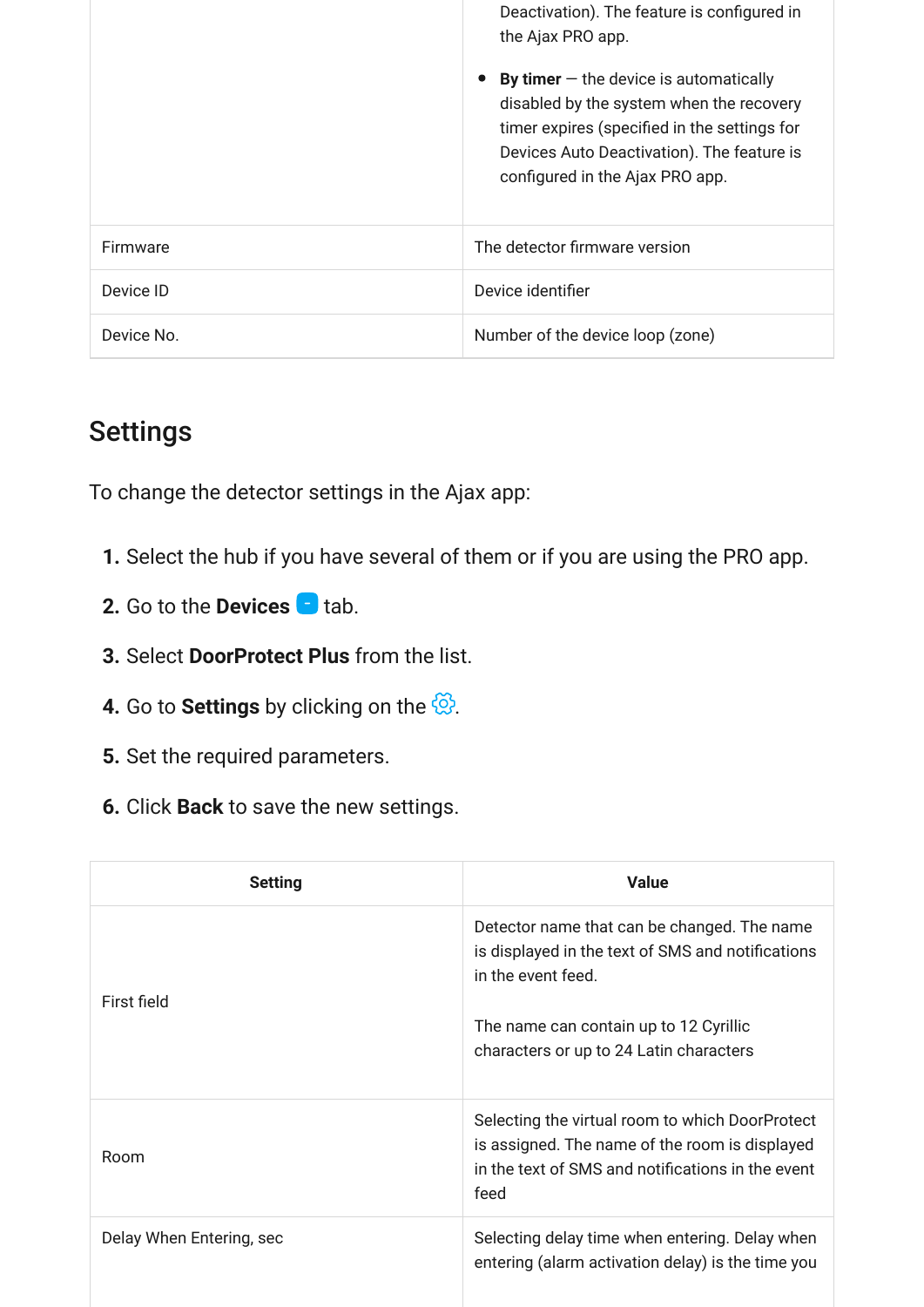|                                     | have to disarm the security system after<br>entering the room                                                                                                                                                             |
|-------------------------------------|---------------------------------------------------------------------------------------------------------------------------------------------------------------------------------------------------------------------------|
|                                     | What is delay when entering                                                                                                                                                                                               |
| Delay When Leaving, sec             | Selecting the delay time when exiting. Delay<br>when exiting (alarm activation delay) is the time<br>you have to exit the room after arming the<br>security system                                                        |
|                                     | What is delay when leaving                                                                                                                                                                                                |
|                                     | If the option is active, the detector will switch to<br>the Armed mode when using a Night mode.                                                                                                                           |
| Arm in Night Mode                   | Note that in <b>Night mode</b> , all active sensors<br>of the detector are armed. The activation of<br>certain sensors cannot be configured in the<br><b>Night mode</b> (for example, the tilt sensor)                    |
| Night Mode Delay When Entering, sec | The time of Delay When Entering in the Night<br>mode. Delay when entering (alarm activation<br>delay) is the time you have to disarm the<br>security system after entering the premises.<br>What is delay when entering   |
|                                     |                                                                                                                                                                                                                           |
| Night Mode Delay When Leaving, sec  | The time of Delay When Leaving in the Night<br>mode. Delay when leaving (alarm activation<br>delay) is the time you have to exit the premises<br>after the security system is armed.                                      |
|                                     | What is delay when leaving                                                                                                                                                                                                |
| <b>Alarm LED indication</b>         | Allows you to disable the flashing of the LED<br>indicator during an alarm. Available for devices<br>with firmware version 5.55.0.0 or higher<br>How to find the firmware version or<br>the ID of the detector or device? |
| <b>Primary Detector</b>             | If setting is active, the DoorProtect Plus primary<br>detector reacts to opening/closing                                                                                                                                  |
| <b>External Contact</b>             | If setting is active, DoorProtect Plus registers<br>external detector alarms                                                                                                                                              |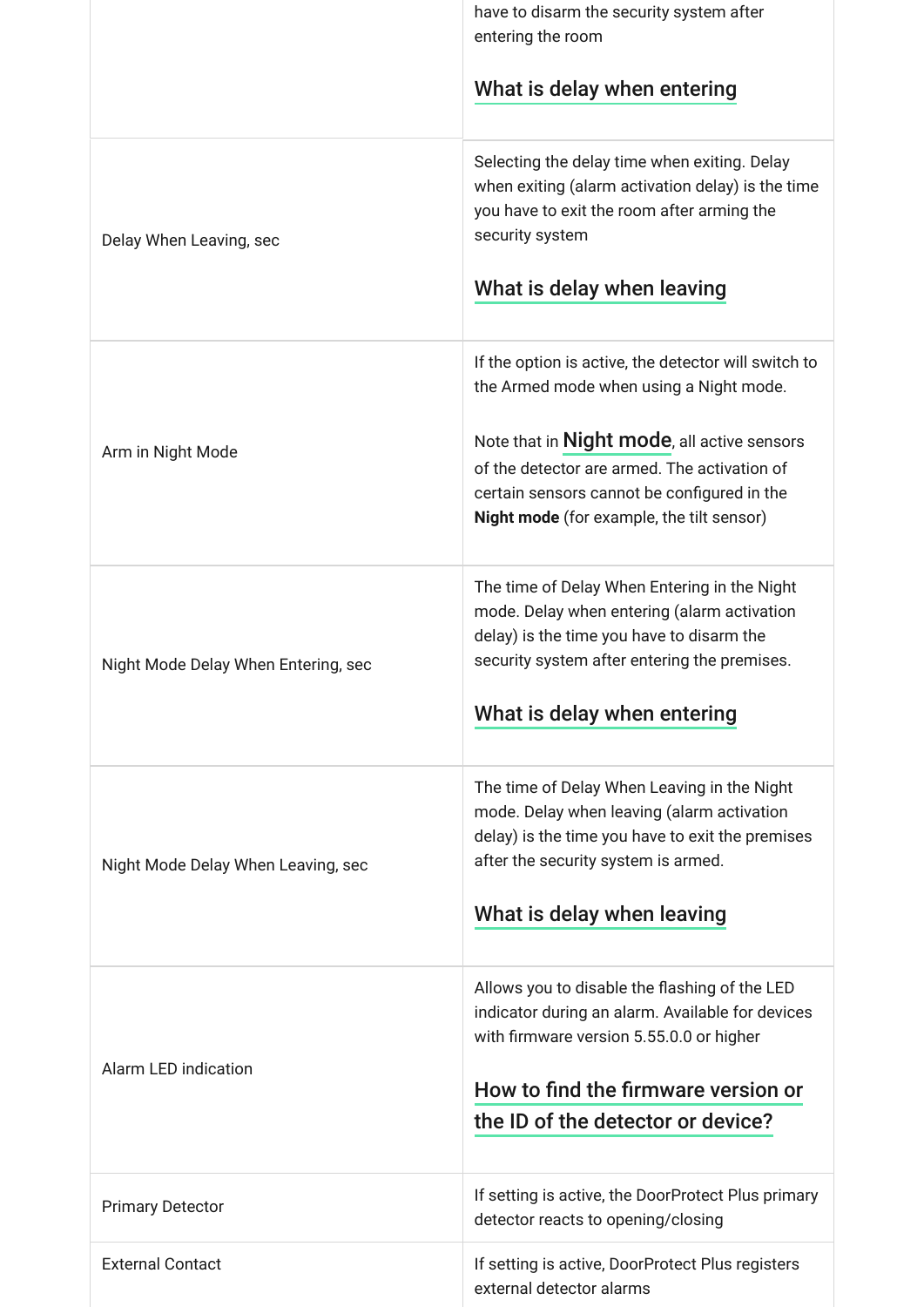| <b>Shock Sensor</b>                                                              | If active, shock-sensor will detect alarm after<br>more than one impact                                                                                                                                            |
|----------------------------------------------------------------------------------|--------------------------------------------------------------------------------------------------------------------------------------------------------------------------------------------------------------------|
| Sensitivity                                                                      | Sensitivity level of the shock sensor. Three<br>options are available:<br>Low<br>$\bullet$<br>Normal<br>$\bullet$<br>High<br>$\bullet$                                                                             |
| Ignore Simple Impact                                                             | If active, the detector ignores single hit                                                                                                                                                                         |
| <b>Tilt Sensor</b>                                                               | If active, sensor will detect tilt                                                                                                                                                                                 |
| Tilt                                                                             | Selecting the normal angle of the sensor. Above<br>this limit, the sensor detects an alarm                                                                                                                         |
| <b>Tilt Alarm Delay</b>                                                          | The number of seconds from the moment the<br>sensor is tilted to the alarm. The value can be<br>set from 1 second to 1 minute                                                                                      |
| <b>Always Active</b>                                                             | If the option is active, the detector is always in<br>armed mode and notifies about alarms<br>Learn more                                                                                                           |
| <b>External Contact Enabled</b>                                                  | Selecting the type of <b>external wired</b><br><b>detector</b> . For the detector connected to<br>DoorProtect Plus terminals.<br>The option is available for devices with<br>firmware version 5.53.1.0 and higher. |
| Time before alarm, sec<br>(available for roller shutter motion detector<br>only) | The time in seconds during which a given<br>number of impulses should be counted. This<br>time is counted after the first impulse of the<br>detector.                                                              |
| Impulses before alarm<br>(available for roller shutter motion detector<br>only)  | Number of detector impulses required to raise<br>an alarm                                                                                                                                                          |
| Alert with a siren if opening detected                                           | If active, Sirens added to the system are<br>activated when opening detected                                                                                                                                       |
| Alert with a siren if an external contact is<br>opened                           | If active, Sirens added to the system are<br>activated during an external detector alarm                                                                                                                           |
|                                                                                  |                                                                                                                                                                                                                    |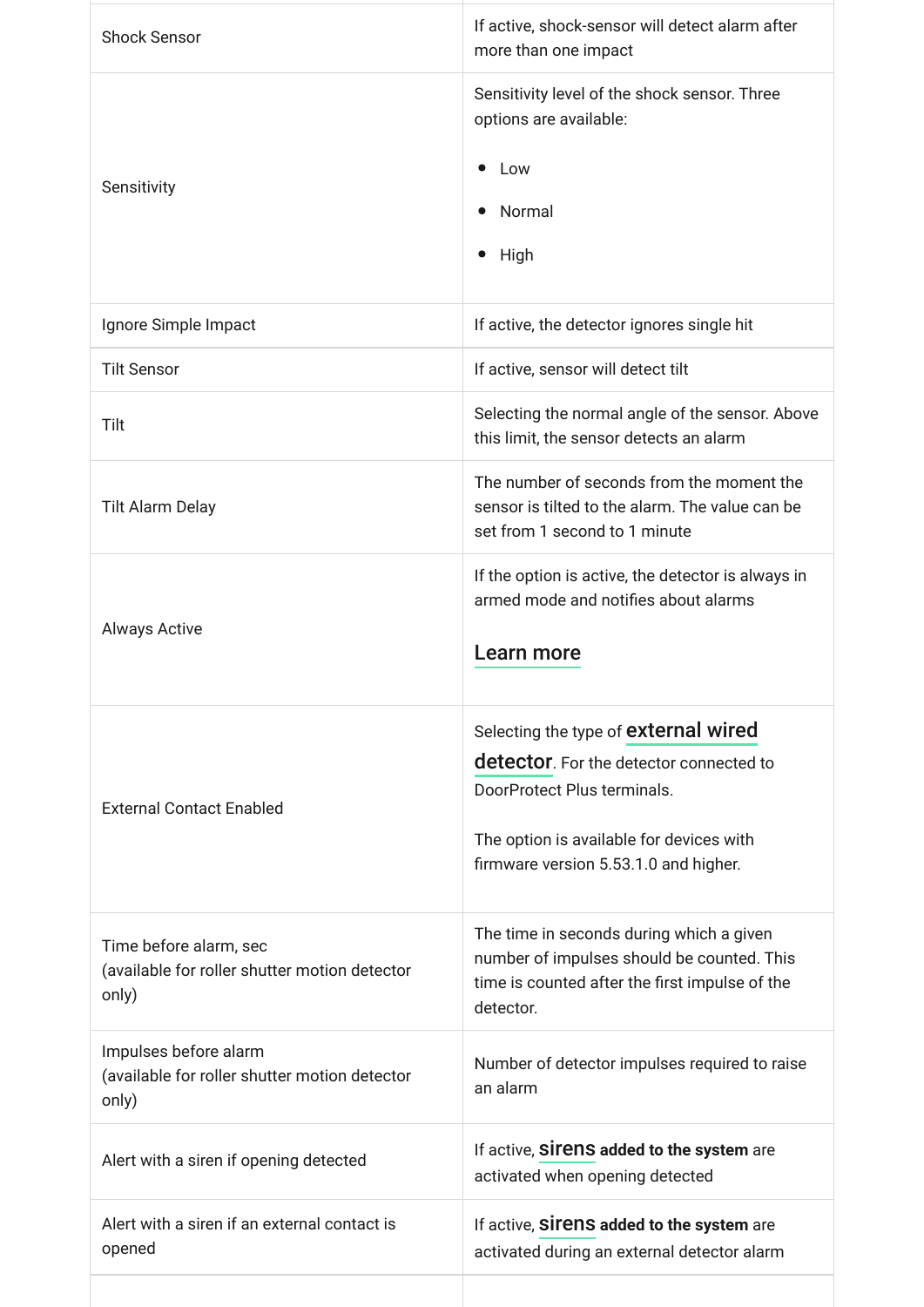| Alert with a siren if shock detected | If active, SITENS added to the system are<br>activated during a shock alarm                                                                                                                                                                                                                                                                                                                                                                                                  |
|--------------------------------------|------------------------------------------------------------------------------------------------------------------------------------------------------------------------------------------------------------------------------------------------------------------------------------------------------------------------------------------------------------------------------------------------------------------------------------------------------------------------------|
| Alert with a siren if tilt detected  | If active, Sirens added to the system are<br>activated during a tilt alarm                                                                                                                                                                                                                                                                                                                                                                                                   |
| Chime settings                       | Opens the settings of Chime.<br>How to set Chime<br><b>What is Chime</b>                                                                                                                                                                                                                                                                                                                                                                                                     |
| Jeweller Signal Strength Test        | Switches the detector to the Jeweller signal<br>strength test mode. The test allows you to<br>check the signal strength between the hub and<br>DoorProtect Plus and determine the optimal<br>installation site<br><b>What is Jeweller Signal Strength</b><br><b>Test</b>                                                                                                                                                                                                     |
| <b>Detection Zone Test</b>           | Switches the detector to the detection area test<br><b>What is Detection Zone Test</b>                                                                                                                                                                                                                                                                                                                                                                                       |
| <b>Signal Attenuation Test</b>       | Switches the detector to the signal fade test<br>mode (available in detectors with firmware<br>version 3.50 and later)<br><b>What is Attenuation Test</b>                                                                                                                                                                                                                                                                                                                    |
| <b>User Guide</b>                    | Opens DoorProtect Plus User Guide in the Ajax<br>app                                                                                                                                                                                                                                                                                                                                                                                                                         |
| <b>Temporary Deactivation</b>        | Allows the user to disconnect the device<br>without removing it from the system.<br>Three options are available:<br>$No$ – the device operates normally and<br>transmits all alarms and events<br><b>Entirely</b> $-$ the device will not execute<br>system commands or participate in<br>automation scenarios, and the system will<br>ignore device alarms and other notifications<br>Lid only $-$ the system will ignore only<br>notifications about the triggering of the |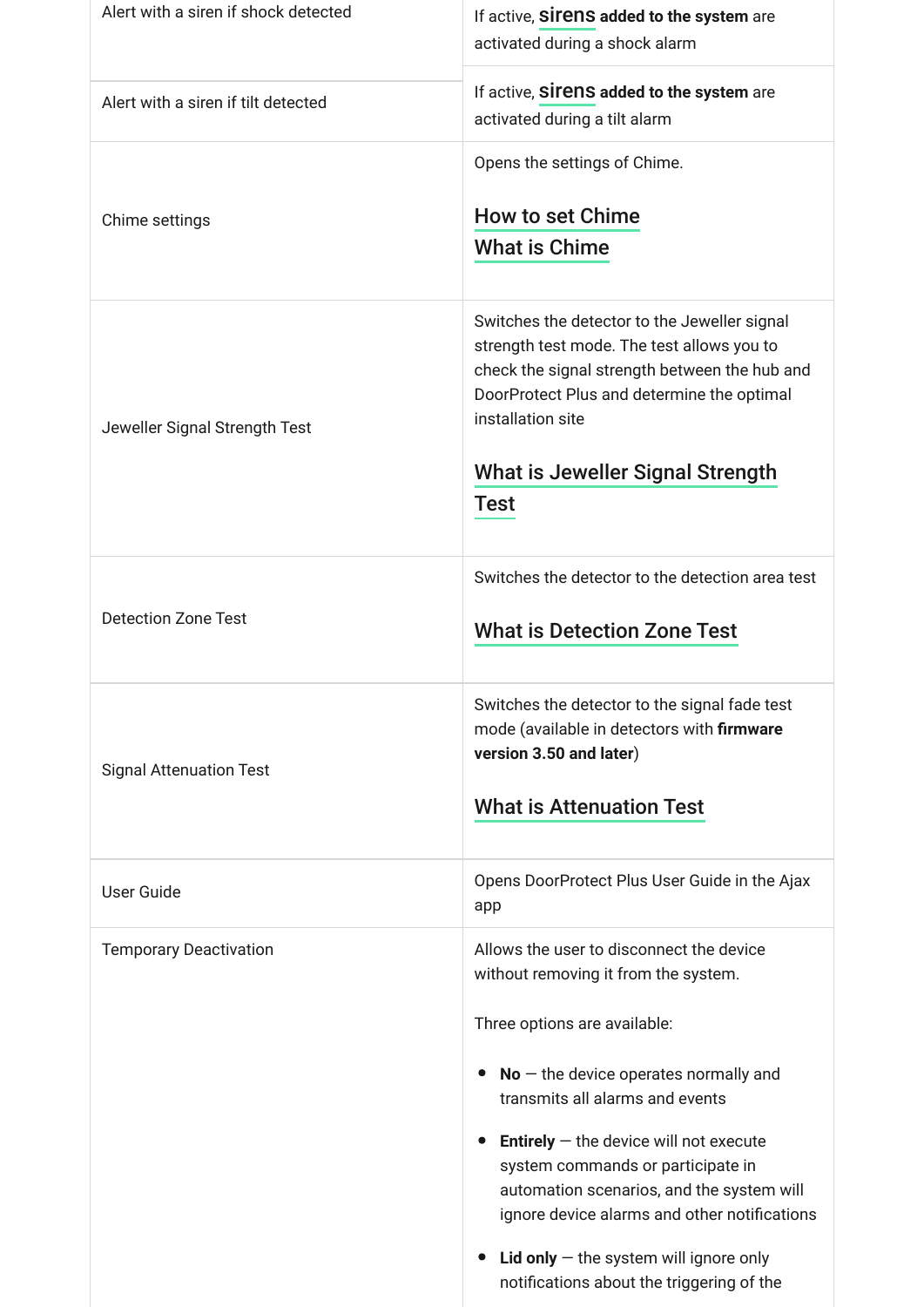|                      | device tamper button                                                                                  |
|----------------------|-------------------------------------------------------------------------------------------------------|
|                      | Learn more about temporary<br>deactivation of devices<br>The system can also automatically deactivate |
|                      | devices when the set number of alarms is<br>exceeded or when the recovery timer expires.              |
|                      |                                                                                                       |
|                      | Learn more about auto deactivation                                                                    |
|                      | of devices                                                                                            |
|                      |                                                                                                       |
| <b>Unpair Device</b> | Disconnects the detector from the hub and<br>deletes its settings                                     |

### <span id="page-11-0"></span>How to set Chime

Chime is a sound signal that indicates the triggering of the opening detectors when the system is disarmed. The feature is used, for example, in stores, to notify employees that someone has entered the building.

Notifications are configured in two stages: setting up opening detectors and setting up sirens.

#### [Learn more about Chime](https://support.ajax.systems/en/what-is-opening-alerts/)

#### **Detectors settings**

- **1.** Go to the **Devices n** menu.
- **2.** Select the DoorProtect Plus detector.
- **3.** Go to its settings by clicking the gear icon  $\mathcal{O}_1$  in the upper right corner.
- **4.** Go to the **Chime Settings** menu.
- **5.** Select the events to be notified by the siren:
	- If a door or a window is open.
	- If an external contact is open (available if the External Contact option is enabled).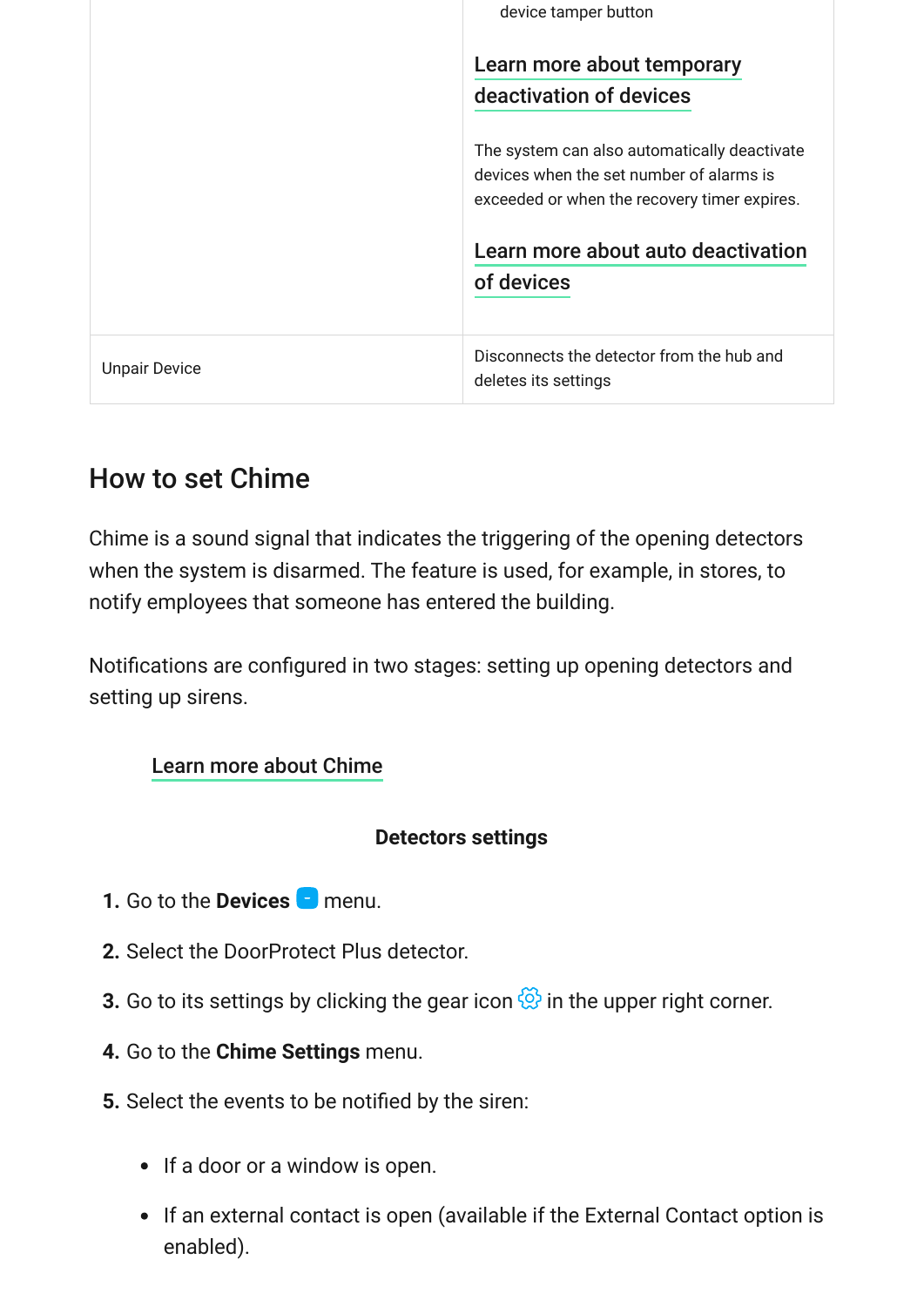- **6.** Select the chime sound (siren tone): 1 to 4 short beeps. Once selected, the Ajax app will play the sound.
- **7.** Click **Back** to save the settings.
- **8.** Set up the required siren.

#### [How to set up a siren for Chime](https://support.ajax.systems/en/what-is-opening-alerts/#block3)

## Indication

| Event                             | <b>Indication</b>                                                     | <b>Note</b>                                                                                        |
|-----------------------------------|-----------------------------------------------------------------------|----------------------------------------------------------------------------------------------------|
| Switching on the detector         | Lights up green for about one<br>second                               |                                                                                                    |
| Detector connection to the<br>hub | Lights up continuously for a<br>few seconds                           |                                                                                                    |
| Alarm / tamper activation         | Lights up green for about one<br>second                               | Alarm is sent once in 5<br>seconds                                                                 |
| Battery needs replacing           | During the alarm, it slowly<br>lights up green and slowly<br>goes out | Replacement of the detector<br>battery is described in the<br><b>Battery Replacement</b><br>manual |

# Performance testing

The Ajax security system allows conducting tests for checking the functionality of connected devices.

The tests do not start immediately but within 36 seconds by default. The starting time depends on the ping interval (the paragraph on "**Jeweller**" settings in hub settings).

[Jeweller Signal Strength Test](https://support.ajax.systems/en/what-is-signal-strenght-test/)

[Detection Area Test](https://support.ajax.systems/en/what-is-detection-zone-test/)

[Attenuation Test](https://support.ajax.systems/en/what-is-attenuation-test/)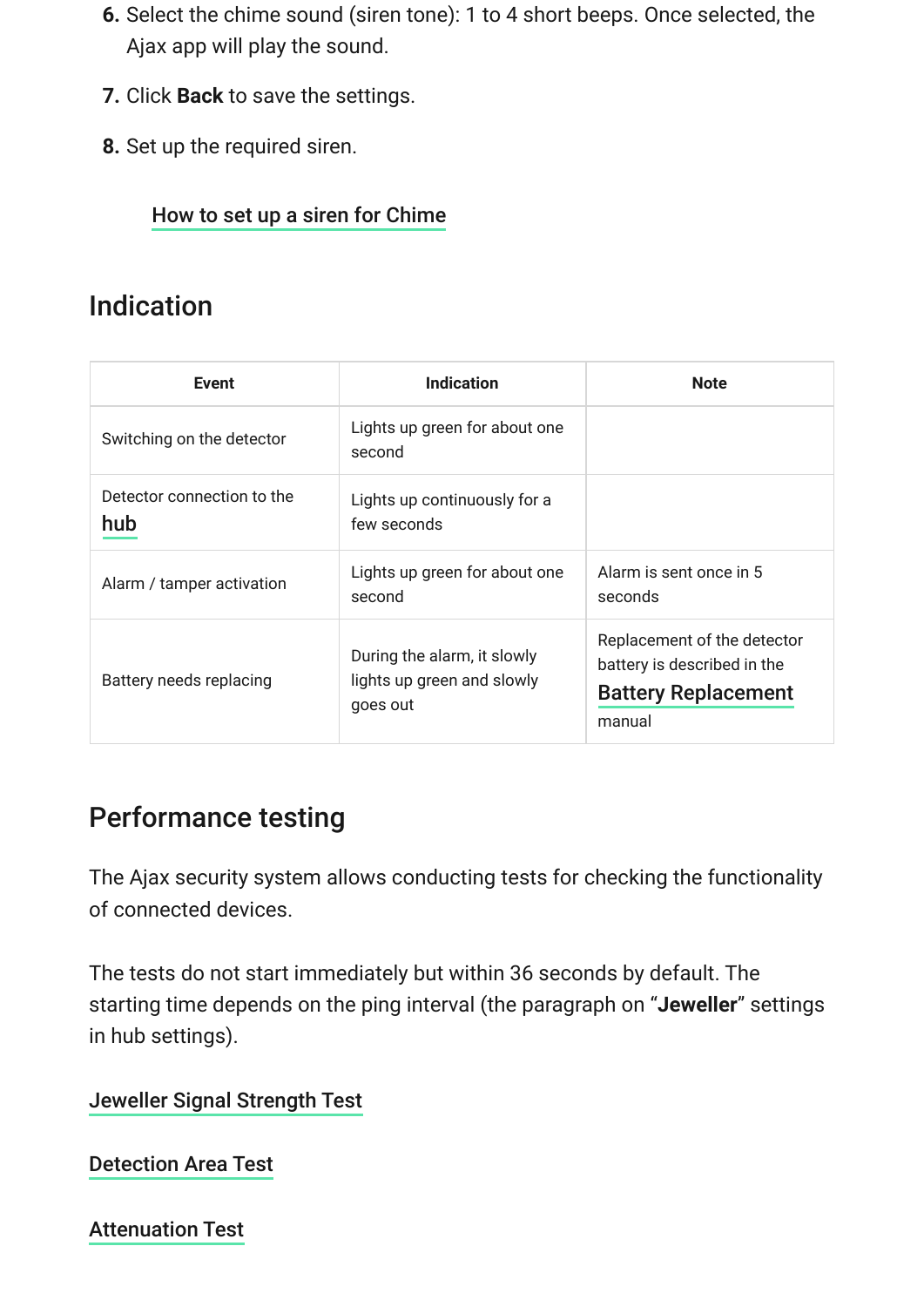### Installing the Detector

The location of DoorProtect Plus depends on its remoteness from the hub, and obstacles hindering the radio signal transmission: walls, floors, large objects inside the room.



The device developed only for indoor use.



Check the Jeweller signal level at the installation location

If the signal level is low (one bar), we cannot guarantee the stable operation of the detector. Take all possible measures to improve the quality of the signal. At least, move the detector: even a 20 cm shift can significantly improve the quality of signal reception.

[If the detector has low or unstable signal strength even after moving, use a](https://ajax.systems/products/rex/) ReX . radio signal range extender

#### **Do not install the detector:**

- **1.** outside the premises (outdoors);
- **2.** nearby any metal objects or mirrors causing attenuation or screening of the signal;
- **3.** at any places with fast air circulation (air fans, open windows or doors);
- **4.** inside premises with the temperature and humidity beyond the range of permissible limits;
- **5.** closer than 1 m to the hub.

**Attach the magnet to the right of the detector**. The side to which the magnet should be attached is marked with an arrow on the detector's body. The detector is located either inside or outside the door case (window frame).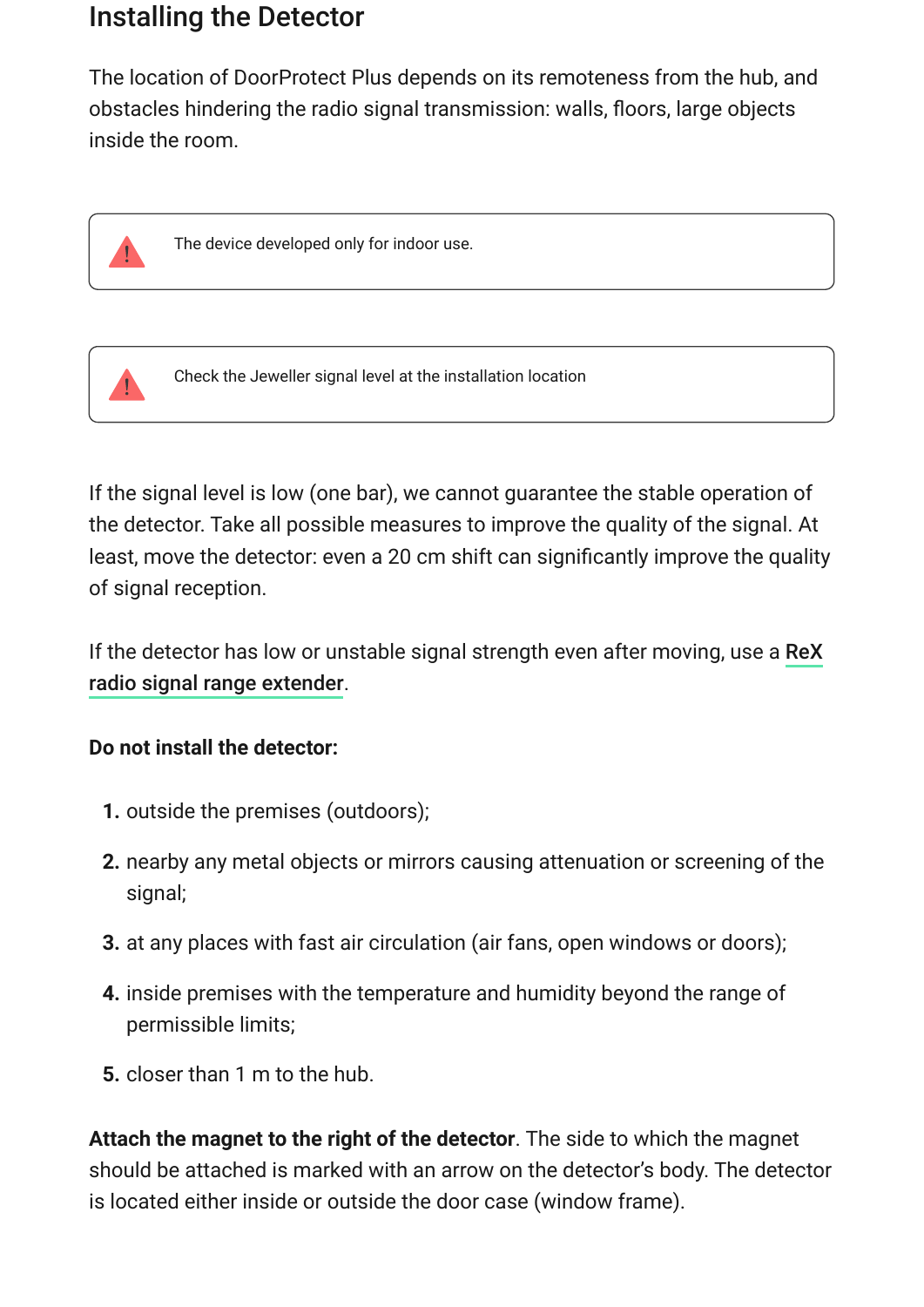

When installing the detector in the perpendicular planes (inside the case/frame), use the small magnet from the set. The distance between the magnet and detector should not exceed 1 cm.

When positioning the parts of DoorProtect Plus in the same plane, use the big magnet. Its actuation threshold is 2 cm.

# Detector Testing

Having defined the location, fix the detector and magnet with the double-sided adhesive tape and check its operation of using the Detection Zone test.

In the test mode, the DoorProtect Plus LED lights continuously, switching off for a second, if the detector is triggered. Check the correct operation of the device by opening/closing the door several times.

# <span id="page-14-0"></span>Connecting a Third-Party Wired Detector

A wired detector with an NC (normally closed) contact type can be connected to DoorProtect Plus using the in-built terminal clamp.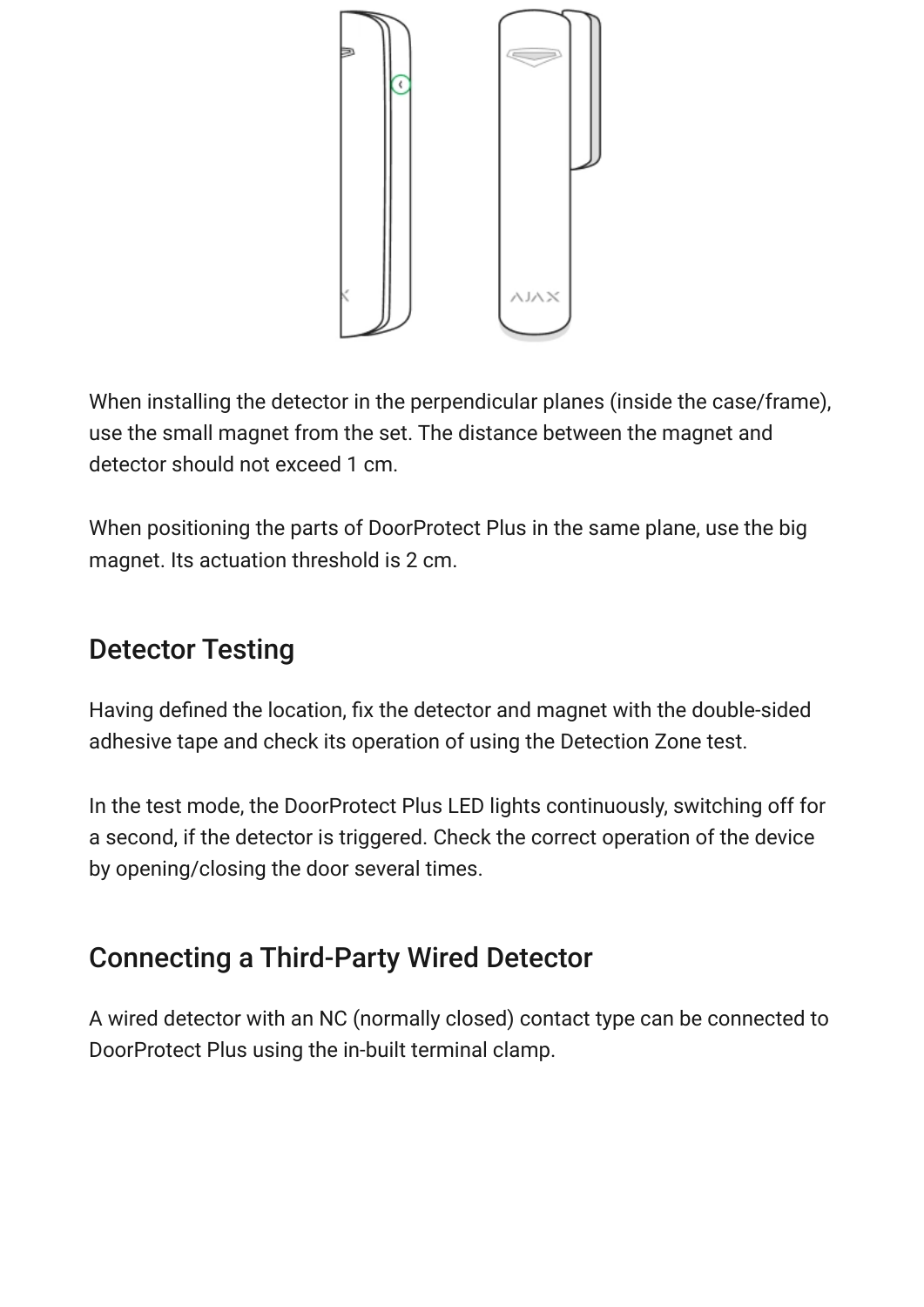

We recommend installing the wired detector at a distance no longer than 1 meter to DoorProtect Plus. Longer wire length increases the risk of its damage and reduces the quality of communication between the detectors.

To put out the wire from the detector body, break out the plug:



If the connected wired detector is triggered, you receive the notification.

To make sure the alarm is raised when the roller shutter is opened, connect the wired roller shutter motion detector with the NC (normally closed) contact to DoorProtect Plus. The function is available for the devices with firmware version 5.53.1.0 and higher.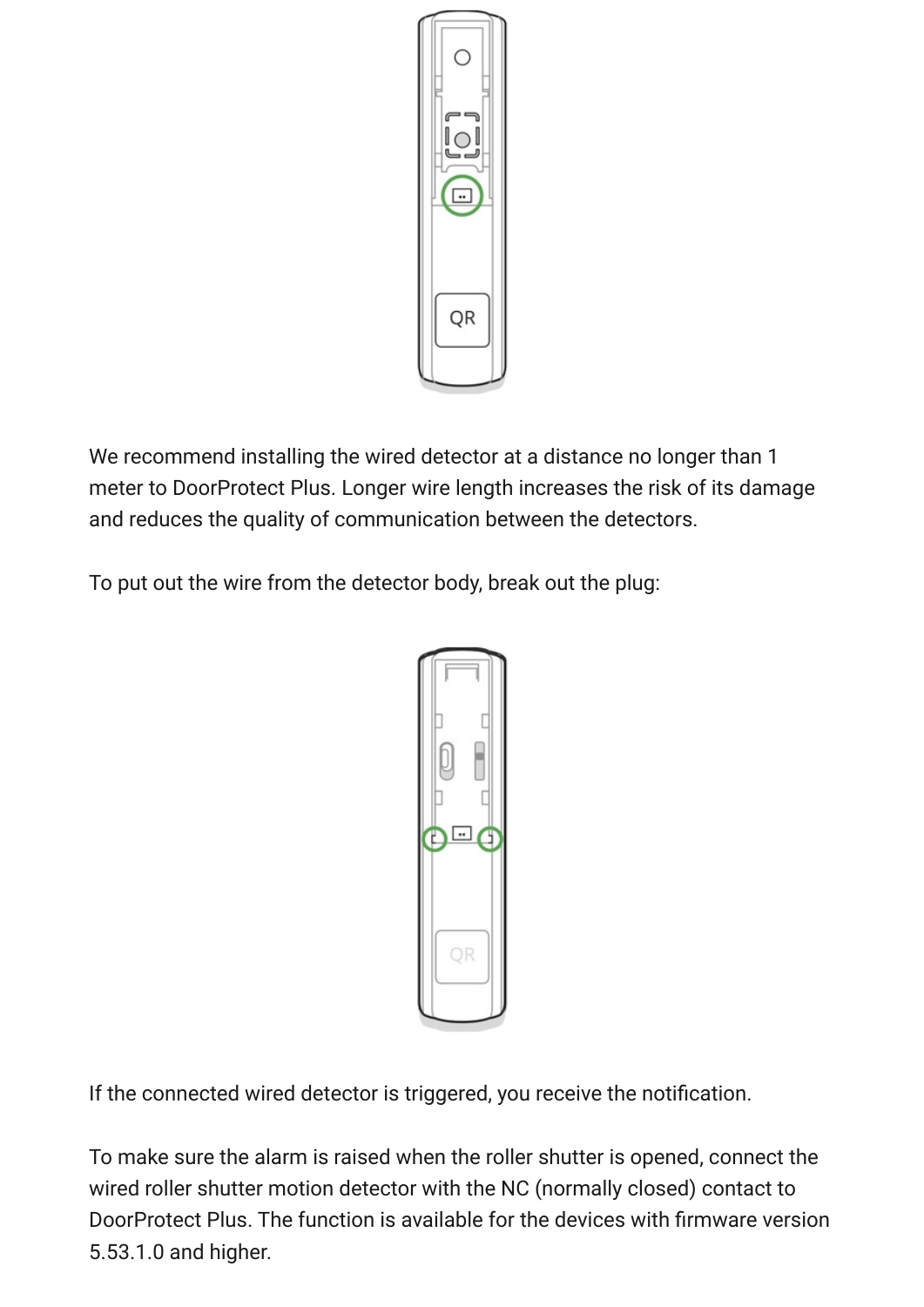#### [How to find the firmware version or the ID of the sensor or device?](https://support.ajax.systems/en/faqs/device-firmware-version/)

#### [How to connect the roller shutter motion detector to DoorProtect Plus](https://support.ajax.systems/en/roller-shutter-to-doorprotect-plus/)

### Installation

Before installing the detector, make sure that you have selected the optimal location that follows the guidelines of this manual!

**1.** Fix the SmartBracket attachment panel using bundled screws. If you use any other attachment tools, make sure that they do not damage or deform the attachment panel.

> Use double-side adhesive tape only for temporary attachment of the detector. The tape runs dry with time, which can cause falling, false triggering, and detector malfunction.

**2.** Put the detector on the attachment panel. When the detector is fixed in SmartBracket, it blinks with LED, signaling that the tamper is closed. If LED doesn't blink after fixing in SmartBracket, check the status of the tamper in the Ajax app and then the fixing tightness of the panel.

> If someone detaches the detector from the surface or takes it off the attachment panel, the security system notifies you.

**3.** Put the magnet on the attachment panel.

### **Maintenance**

Check the operational capability of the detector regularly. Clean the detector body from dust, spider web, and other contaminants as they appear. Use soft dry napkin suitable for tech equipment.

Do not use any substances containing alcohol, acetone, gasoline, and other active solvents to clean the detector.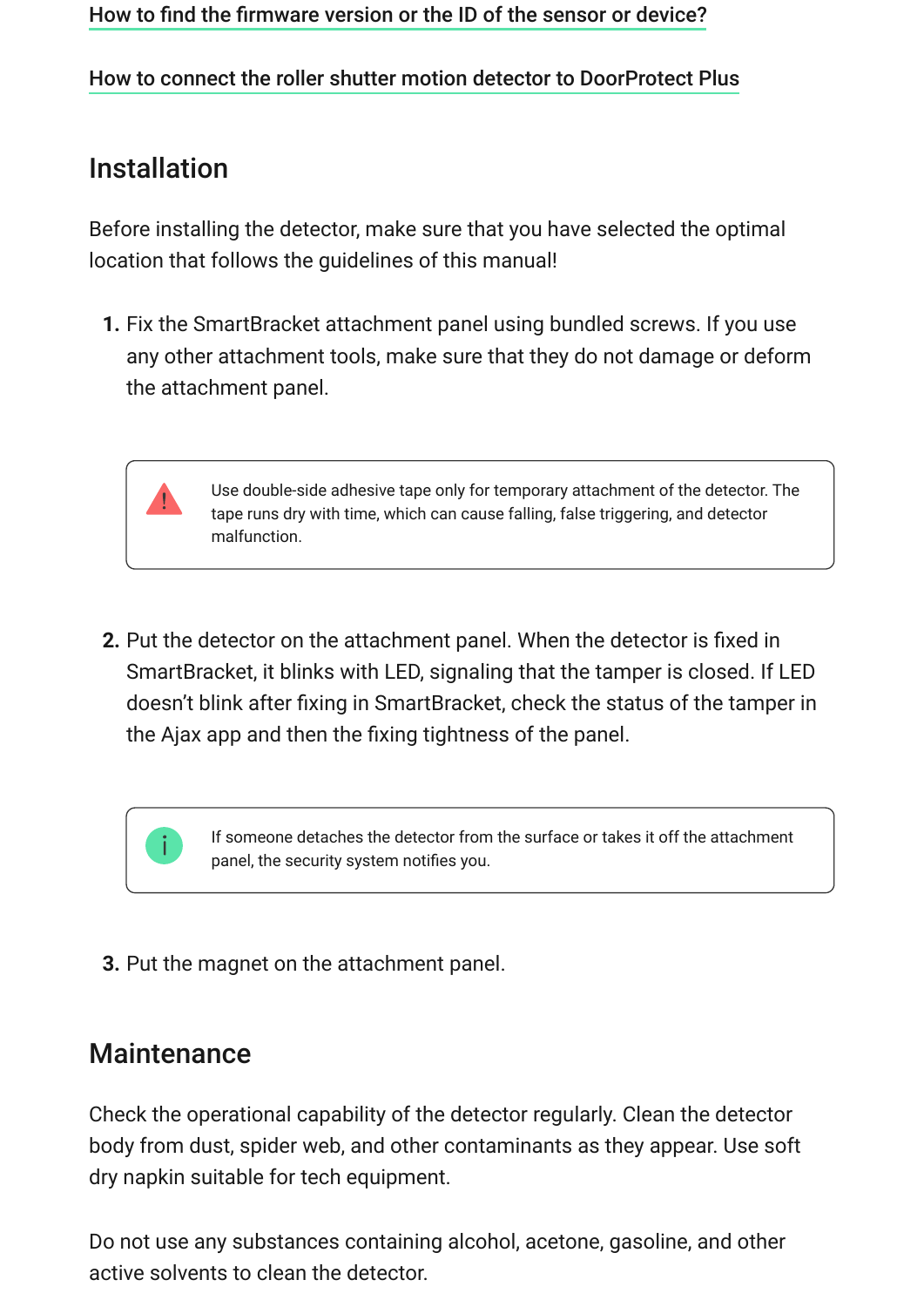The battery life depends on its quality, detector triggering frequency, and ping interval by the hub.

If the door opens 10 times a day and the detector ping interval is 60 seconds, then DoorProtect Plus operates 7 years from the pre-installed battery. For instance, a 12-seconds ping interval reduces the battery life to 2 years.

#### [How long Ajax devices operate on batteries, and what affects this](https://support.ajax.systems/en/how-long-operate-from-batteries/)

If the detector battery is low, the system notifies the user, and the LED indicator smoothly lights up and goes off if a glass break is detected or the tamper is triggered.

#### [Battery Replacement](https://support.ajax.systems/en/how-to-replace-batteries-in-doorprotect-plus/)

### Tech specs

| Detector actuation threshold         | 1 cm (small magnet)<br>2 cm (big magnet)                                  |
|--------------------------------------|---------------------------------------------------------------------------|
| Sensor resource                      | 2,000,000 openings                                                        |
| Tilt sensor activation threshold     | 5° or more (customizable)                                                 |
| Shock sensitivity                    | 3 levels                                                                  |
| Ignore first shock option            | Yes                                                                       |
| Tamper protection                    | Yes                                                                       |
| Frequency band                       | 868.0 - 868.6 MHz or 868.7 - 869.2 MHz<br>depending on the region of sale |
| Compatibility                        | Operates only with all Ajax hubs, and range<br>extenders                  |
| Maximum RF output power              | Up to 20 mW                                                               |
| Modulation of the radio signal       | <b>GFSK</b>                                                               |
| Radio signal range                   | Up to 1,200 m (any obstacles absent)                                      |
| Socket for connecting wire detectors | Yes, NC                                                                   |
| Power supply                         | 1 battery CR123A, 3 V                                                     |
|                                      |                                                                           |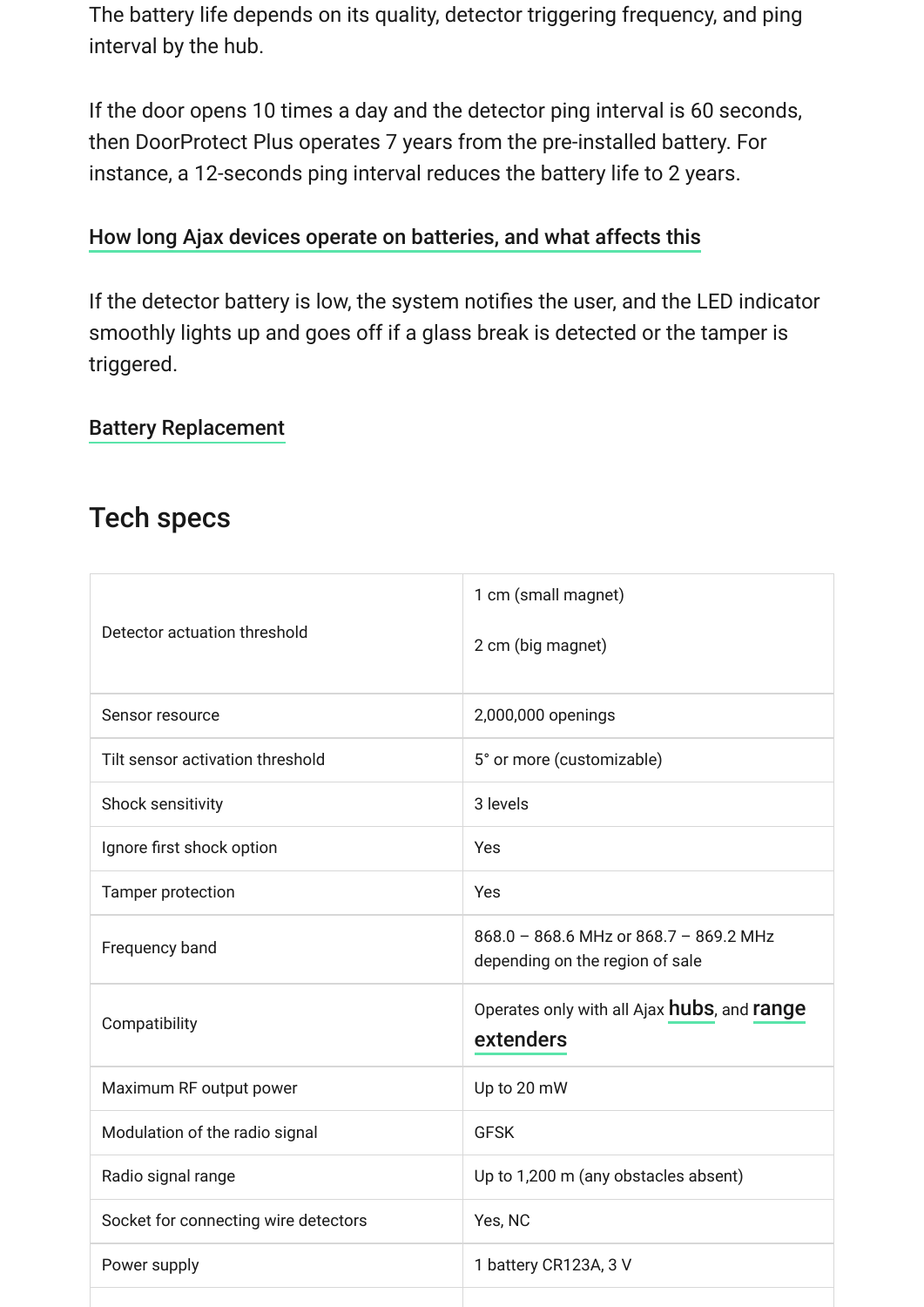| <b>Battery life</b>         | Up to 5 years                                                                                                                                         |
|-----------------------------|-------------------------------------------------------------------------------------------------------------------------------------------------------|
| Installation method         | Indoors                                                                                                                                               |
| Protection class            | <b>IP50</b>                                                                                                                                           |
| Operating temperature range | From -10°C to +40°C                                                                                                                                   |
| Operating humidity          | Up to 75%                                                                                                                                             |
| <b>Dimensions</b>           | $\varnothing$ 20 $\times$ 90 mm                                                                                                                       |
| Weight                      | 29 <sub>g</sub>                                                                                                                                       |
| Service life                | 10 years                                                                                                                                              |
| Certification               | Security Grade 2, Environmental Class II in<br>conformity with the requirements of EN 50131-<br>1, EN 50131-2-6, CLC/TS-50131-2-8, EN 50131-<br>$5-3$ |

#### [Compliance with standards](https://ajax.systems/standards/)

## Complete Set

- **1.** DoorProtect Plus
- **2.** SmartBracket mounting panel
- **3.** Battery CR123A (pre-installed)
- **4.** Big magnet
- **5.** Small magnet
- **6.** Outside-mounted terminal clamp
- **7.** Installation kit
- **8.** Quick Start Guide

### **Warranty**

Warranty for the "AJAX SYSTEMS MANUFACTURING" LIMITED LIABILITY COMPANY products is valid for 2 years after the purchase and does not apply to the pre-installed battery.